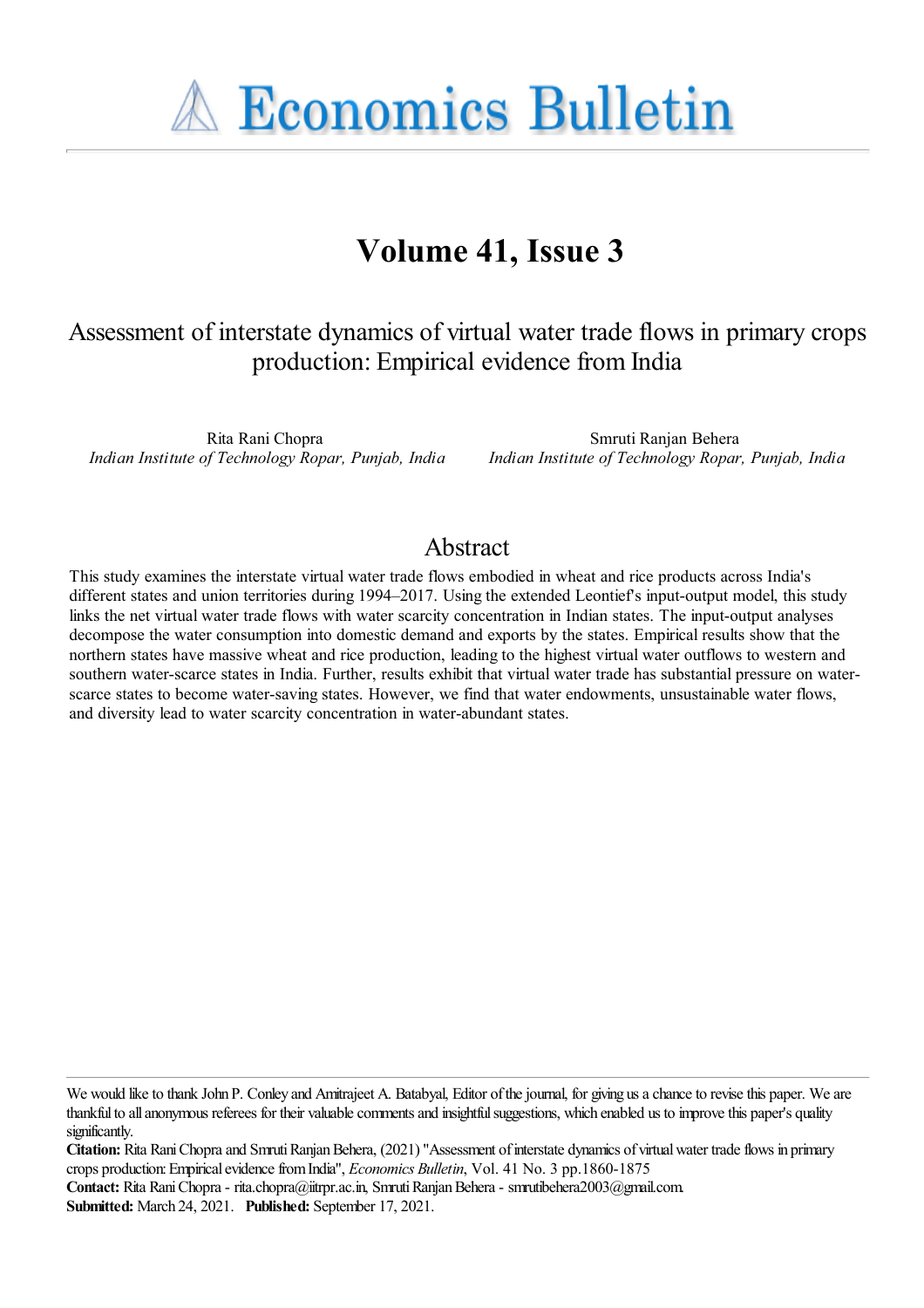#### **1. Introduction**

Water is one of the essential substances for production activities in India. However, the spatial variability of freshwater makes it a finite and vulnerable resource. With the growing effects of economic globalization, the issues related to freshwater availability, use, and management have received profound recognition globally. Food and Agriculture Organization (FAO, 2015) reports that globally, water resources are sufficient to produce the food required for the world's growing population of 9 to 10 billion by 2050. However, many regions would face substantial water scarcity. Besides, the erratic rainfall and seasonal differences in water availability cause temporal food emergencies; floods and droughts can cause the most intensive food emergencies in developing countries. This situation of water scarcity would increase the competition for water between different sectors through the water-food-energy nexus. World Economic Forum (2019) reports that water is the most significant global risk factor for countries, environments, and people in the future. Hence, water must be considered an economic good (Hoekstra and Hung, 2005).

Agriculture is the largest water user globally, accounting for more than half of withdrawals from rivers, lakes, aquifers, and developing countries, often accounting for 70 percent or more water withdrawals (FAO, 2009 and 2011). The increasing agricultural water demand for irrigation purposes is over-exploiting the groundwater, which depletes the world's major aquifers. Millions of water pumps are currently extracting groundwater at an unsustainable rate globally, for instance, China, Nepal, and India (United Nations, 2003). Further, climate change impacts agricultural yields and water resources because of the spatially heterogeneous biophysical effects on climate (Baldos et al., 2019). Similarly, in India's case, southern peninsular regions are hotter than the northern part (Taraz, 2018). The impact of climate change can be mitigated by long-run adaptation, for instance, changing cropping patterns, investing in irrigation, adjusting fertilizer, and other agricultural inputs (Huang and Sim, 2020; Nordhagen and Pascual, 2013). The long-run adaptation also reduces the potential loss of farming profits due to climate change.

India is a water-abundant country, which accounts for about 4 percent of the world's water resources. Monsoon is the lifeline of India in recharging its water resources and agriculture practices.<sup>1</sup> However, there is a wide variation in precipitation across different regions of the country. The Ganges and Indus river basins alone account for 43 percent of India's blue water, contributing to wheat production in India's northern states (Central Water Commission, 2015). India is an agrarian country and globally the second-largest wheat and rice producer — the world's primary food grains consume the most substantial portion of water resources (Food and Agriculture Organization Statistics (FAOSTAT, 2018). As a result, there is a considerable increase in India's net export of agricultural products over the past decades. The agriculture sector itself contributes 11.76 percent to India's total exports in 2018-19, in which wheat and rice exports are estimated as 226.23 and 12014.36 thousand tonnes, respectively (Directorate General of Commercial Intelligence & Statistics (DGCIS), 2018-19).

After the green revolution in early 1960, India's agricultural growth has gained popularity to produce water-intensive food grains such as wheat, rice, maize, millets, pulses, and sugarcane. The primary food grains-producing states are Uttar Pradesh, Haryana, and Punjab in northern India. Besides, the primary food grains producing states are Gujarat, Maharashtra, and Madhya

<sup>&</sup>lt;sup>1</sup> India receives about 4,000 billion cubic meters (BCM) of average annual precipitation during the monsoon season (June-September). As a result, India's total yearly utilizable water resources are 1123 BCM (690 BCM surface water plus 433 BCM groundwater).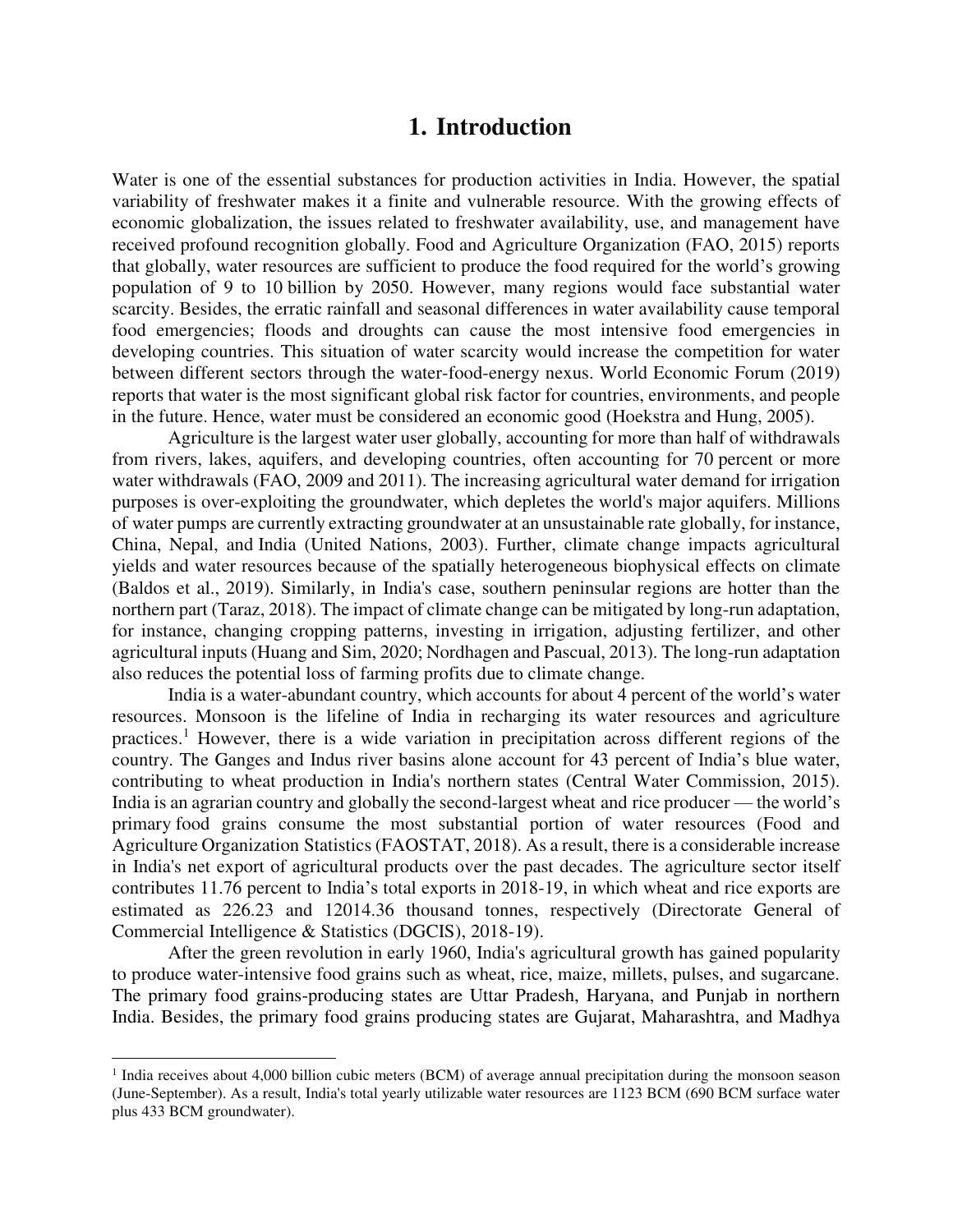Pradesh in western India; Bihar and West Bengal in eastern India; and Andhra Pradesh, Tamil Nadu, and Karnataka in southern India (see Table 1). However, this increased agricultural production raises the pressure on surface water and increases groundwater withdrawal by digging more wells (Banerji et al., 2012). The decreasing groundwater table in several areas, especially in northern India, has raised the question of efficiency and sustainability use of groundwater in agriculture. Therefore, the Indian Government introduced inter-river linking projects to solve water scarcity in drier regions (National Water Development Agency, NWDA, 2006).

Virtual water (VW) and Water footprint (WF) are two concepts that are considered to be valuable tools to address the water crisis issue. The main difference between the two ideas is that VW is defined from the production perspective, while WF is determined from the consumption perspective.<sup>2</sup> VW represents the physical amount of water within the product and the amount of water required to produce a product (Allan, 1997). When a product is exchanged through trade, then VW flow takes place.<sup>3</sup> Further, virtual water trade (VWT) occurs as the volume of water embodied in the products is exchanged internationally (Duarte et al., 2014).<sup>4</sup> The water-rich and water-poor countries' actual water trade or water transfer projects are generally quite expensive due to the long distances and associated transportation and infrastructure costs (Webber et al., 2017). However, trade-in water-intensive products are realistic in the present day.

The key contributions of this study to the existing literature are discussed as follows. More specifically, this study addresses the importance of spatial-temporal refinement of VWT flows in resolving the issues related to water availability, food security, and water use efficiency in India. This study examines the interstate VWT flows embodied in wheat and rice products, i.e., wheat, wheat flour, rice in the husk, and rice not in the husk across the different states/ Union Territories (UTs) in India during the period  $1994-2017$ <sup>5</sup>. This study's novel approach applies the extended Leontief's input-output (I-O) model by considering water consumption as input for computing VW of different states in India. Further, this novel approach considers both direct and indirect water consumption during the production process, supposed to be the most preferred measure to evaluate the VW flows (Ercin et al., 2013). Finally, this study primarily links the VWT flows with water scarcity concentration in Indian states to know whether the water scarcity is caused by domestic consumption or by exporting agricultural products from one state to another.

Moreover, this study explicitly considers the primarily produced food grains — wheat and rice for VWT assessment in India during 1994-2017. Therefore, taking into the significance of wheat and rice production, we take the VWT appraisal of wheat and rice products only using the

 $2$  Hoekstra and Hung (2002) introduced the concept of WF to identify human pressure on water resources. The WF is defined as the total volume of freshwater used to produce the goods consumed by the nation's people. Thus, WF represents the domestic demand for water resources in a country by calculating the volume of water embodied in the consumed products.

<sup>&</sup>lt;sup>3</sup> The VWT flows are estimated by multiplying per trade commodity or the trade volume by the respective average water footprint per tonne of product in the exporting nation (Hoekstra and Hung, 2005).

<sup>4</sup> The primary policy of VWT is that countries with limited freshwater resources available can offset their use in the agricultural sector by importing water-intensive goods from water-abundant countries and minimizing the internal water shortage (Hoekstra and Hung, 2002).

<sup>5</sup> This study considers 27 states, namely Andhra Pradesh, Assam, Arunachal Pradesh, Bihar, Chhattisgarh, Goa, Gujarat, Haryana, Himachal Pradesh, Jammu and Kashmir, Jharkhand, Karnataka, Kerala, Madhya Pradesh, Maharashtra, Manipur, Meghalaya, Mizoram, Nagaland, Odisha, Punjab, Rajasthan, Tamil Nadu, Tripura, Uttarakhand, Uttar Pradesh and West Bengal; and 3 UTs, namely Chandigarh, Delhi, and Puducherry. Besides, the study excludes the two states, Sikkim and Telangana, and 2 UTs, Andaman and Nicobar Islands, Lakshadweep, due to data unavailability.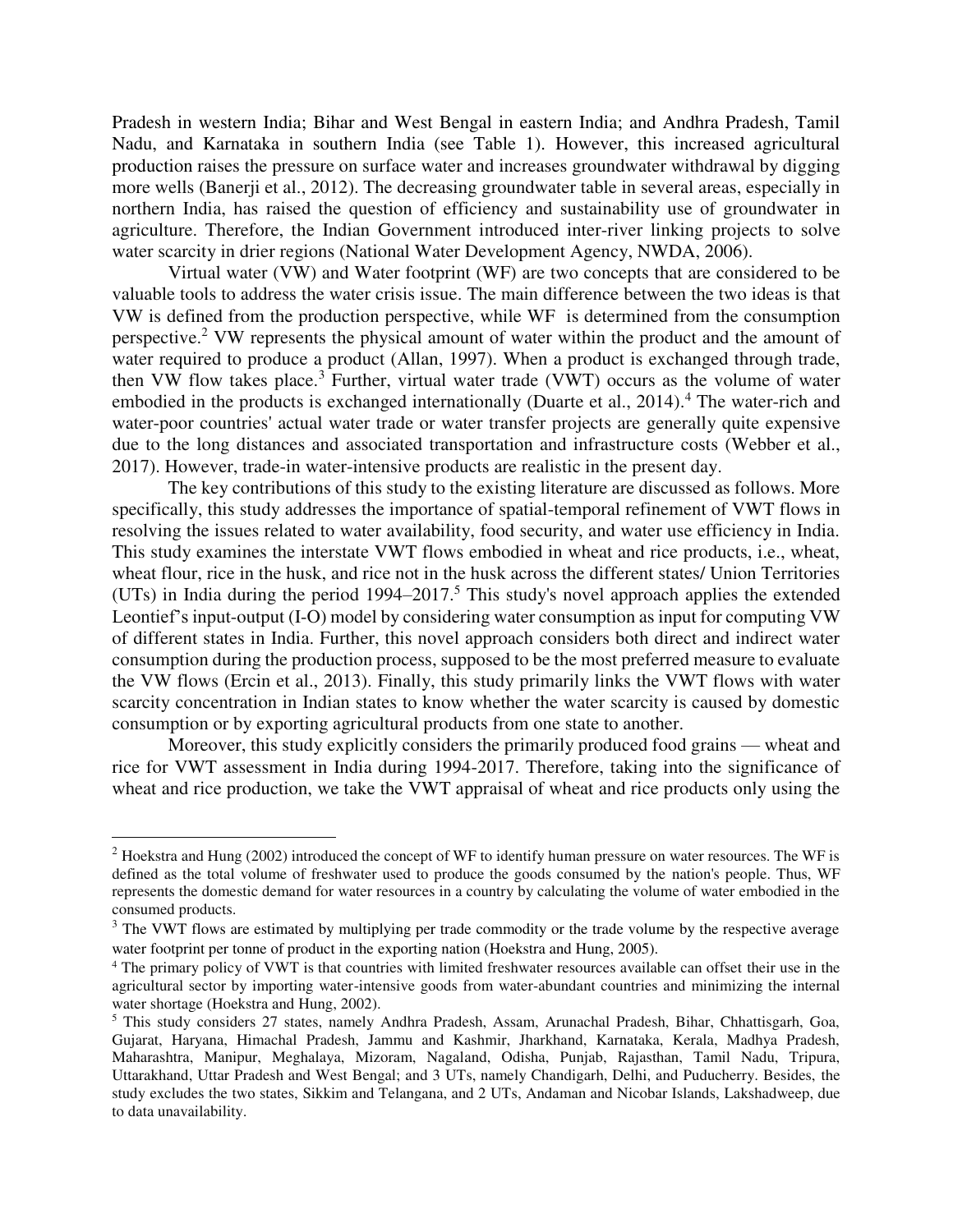familiar Leontief (1970) I-O coefficients matrix.<sup>6</sup> Therefore, we hope that the wheat and rice food grains for VWT assessment would be more rigorous for developing countries like India.

| Foodgrains      | North                | West          | East         | South             | North-east |
|-----------------|----------------------|---------------|--------------|-------------------|------------|
| Wheat           | Uttar                | Gujarat,      | West Bengal, | Karnataka         |            |
|                 | Pradesh,             | Maharashtra,  | <b>Bihar</b> |                   |            |
|                 | Punjab,              | Madhya        |              |                   |            |
|                 | Haryana,             | Pradesh,      |              |                   |            |
|                 | Rajasthan,           |               |              |                   |            |
|                 | Uttarakhand          |               |              |                   |            |
| Rice            | Uttar                | Madhya        | West Bengal, | Andhra            | Assam      |
|                 | Pradesh,             | Pradesh,      | Bihar,       | Pradesh,          |            |
|                 | Punjab,              | Chhattisgarh, | Odisha,      | Karnataka,        |            |
|                 | Haryana              | Maharashtra,  | Jharkhand    | Tamil Nadu        |            |
| Maize and       | Uttar                | Maharashtra,  | Bihar,       | Andhra            | Tripura,   |
| millets         | Pradesh,             | Madhya        | Jharkhand    | Pradesh,          | Arunachal  |
|                 | Rajasthan,           | Pradesh,      |              | Karnataka,        | Pradesh    |
|                 | Himachal             | Gujarat,      |              | <b>Tamil Nadu</b> |            |
|                 | Pradesh,             | Chhattisgarh  |              |                   |            |
|                 | Uttarakhand          |               |              |                   |            |
| Pulses          | Uttar                | Gujarat,      | Bihar,       | Andhra            | Assam      |
|                 | Pradesh,             | Maharashtra,  | Jharkhand,   | Pradesh,          |            |
|                 | Rajasthan            | Madhya        | Odisha       | Karnataka,        |            |
|                 |                      | Pradesh,      |              | Tamil Nadu        |            |
|                 |                      | Chhattisgarh  |              |                   |            |
| Jowar and       | Haryana,             | Madhya        |              | Andhra            |            |
| Bajra           | Jammu and            | Pradesh,      |              | Pradesh,          |            |
|                 | Kashmir,             | Chhattisgarh, |              | Karnataka,        |            |
|                 | Uttar                | Gujarat,      |              | Tamil Nadu        |            |
|                 | Pradesh,             | Maharashtra,  |              |                   |            |
|                 | Rajasthan            |               |              |                   |            |
| <b>Oilseeds</b> | Haryana,             | Gujarat,      | West Bengal  | Andhra            |            |
|                 | Rajasthan,           | Madhya        |              | Pradesh,          |            |
|                 | <b>Uttar Pradesh</b> | Pradesh,      |              | Karnataka,        |            |
|                 |                      | Maharashtra   |              | Tamil Nadu,       |            |

Table 1. Major food grains producing states of India

*Source:* Authors' computation using the food grains production data over the period 1994-2017.

The rest of the paper is organized as follows. Section 2 discusses the empirical strategy, data, and methodology of the study, while Section 3 presents the empirical results and discussion. Finally, Section 4 concludes the study.

<sup>&</sup>lt;sup>6</sup> Note that the I-O coefficients are pretty challenging to construct and plot for all food grains in each state in India. Therefore, we consider taking the VWT assessment of wheat and rice products only.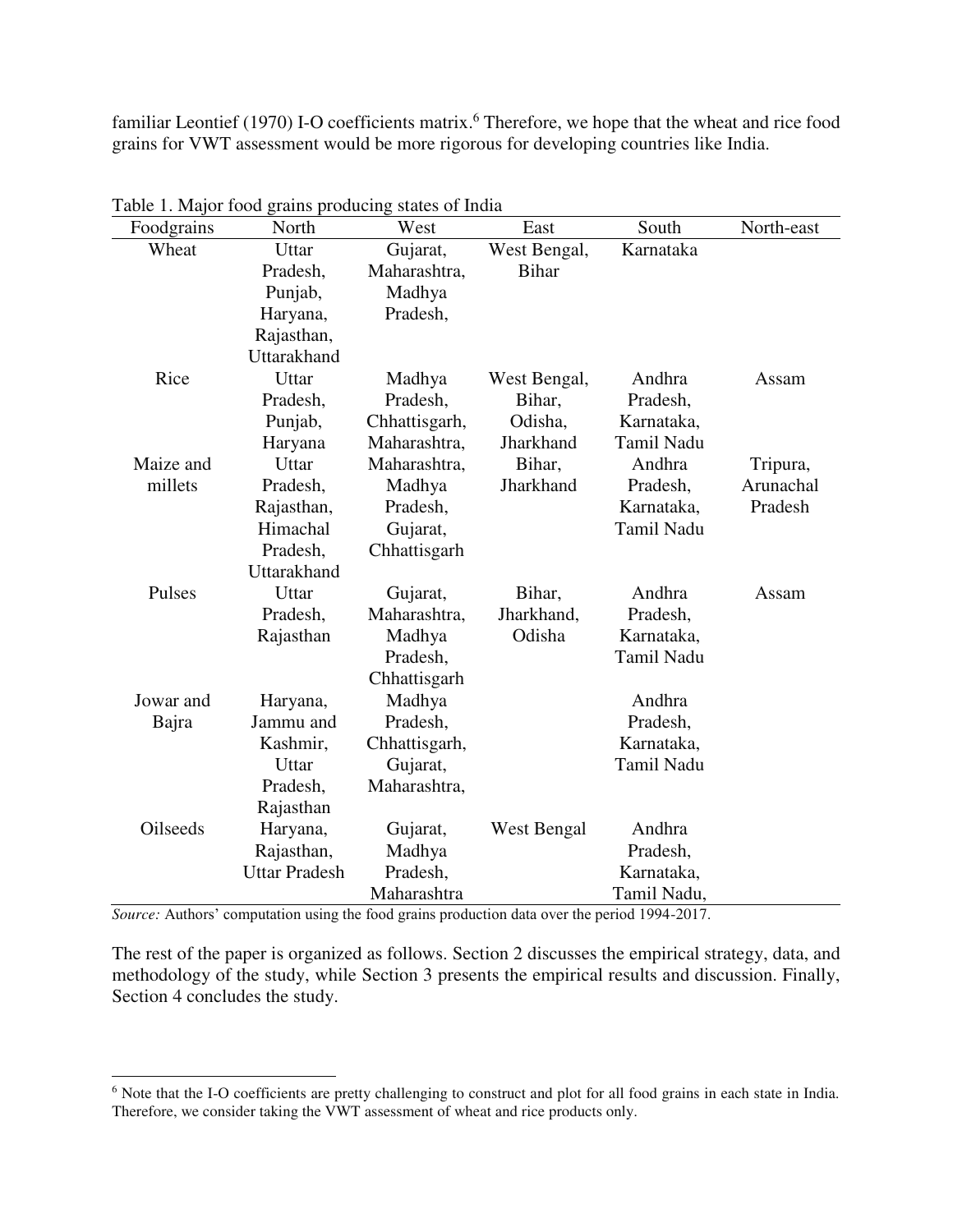# **2. Empirical framework**

This section discusses this study's empirical strategy and data description to estimate the VWT flows embodied in India's wheat and rice products.

## **2.1. Empirical strategy**

Initially, we estimate the total production of wheat and rice in India during 1994-2017 to calculate each state's total output. Figure 1 shows the wheat and rice production in India during the period 1994-2017. First, it exhibits that more rice is produced in India than wheat. Second, we estimate the final demand for wheat and rice products by subtracting the total exports from total production to distinguish the extra volumes of food grains produced by Indian states. Finally, however, it extracts the water volumes from water-rich states to water-scarce states.



Fig. 1 India's wheat and rice production during the period 1994-2017 (in '000 tonnes)

*Source*: Authors' computations using wheat and rice production data in India for 1994-2017.

 $\overline{a}$ 

Next, this study examines the interstate VWT flows of wheat and rice products in India using the extended Leontief's I-O model with water consumption (WC) over 1994-2017. The WC coefficients capture the differences in crop productivity among the states, and it is necessary for the VWT assessment in India. This study uses the WF coefficients  $(m^3/tonne)$ , state-wise in India, for the period 1996-2004 estimated by Mekonnen and Hoekstra (2011). Precisely, to estimate the WF coefficients after 2004, the following steps are followed, which are discussed below.

Following the assumption that WF is a function of yield,<sup>7</sup> we estimate the WF from 2005 through 2013 based on WF of 1996–2004 using Eq. (1) (Duarte et al., 2014 and Katyaini and

 $7$  The crops' yield is determined by the climate factors such as precipitation, evapotranspiration, and agriculture technology (Duarte et al., 2014). Therefore, yields reflect the differences in resource use and the level of agriculture production technologies (Cui et al., 2018). Also, the yield of a crop depends upon the particular area where the crop is grown. The evapotranspiration and yield data only account for the water consumption, which is required for crop production. Hence, WF is a function of yield. In India, many varieties of wheat and rice are cultivated. Still, the crop water requirement depends on the climate parameters, which determine potential evapotranspiration, crop characteristics, and soil water availability (Allen et al., 1998).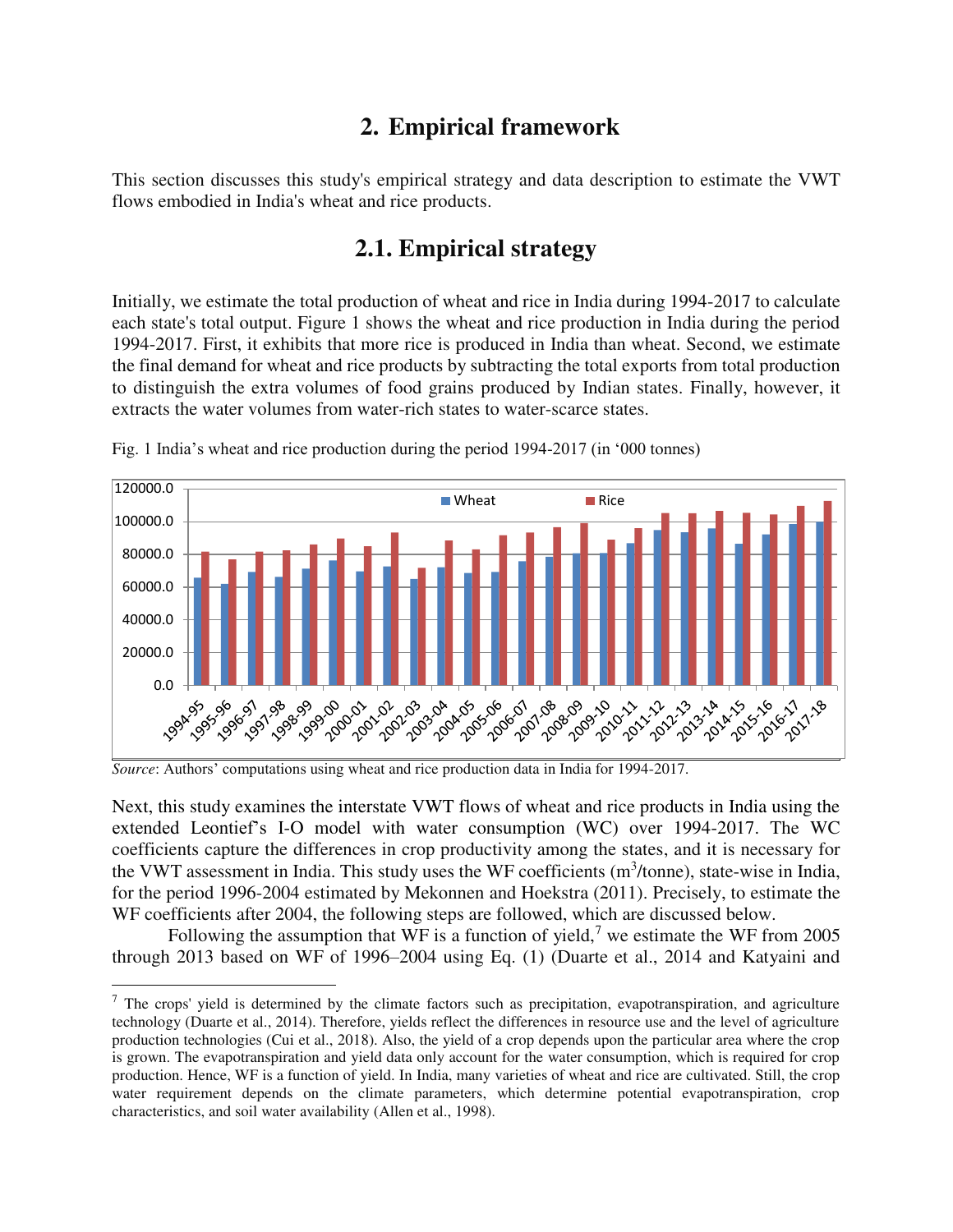Barua, 2017; Katyaini and Barua, 2020).<sup>8</sup> Further, there are uncertainties in predicting the global climate models, mainly predicting the climate variability (Katyaini and Barua, 2017). Therefore, an improvement in the yield of all the food grains is considered to be estimated for 1996-2004 to 2005-2013. However, there is a concern about a decrease in the yield due to climate variability. Therefore, a decline in the yield in the future would impact food security. Also, the Indian agriculture sector is rainfed agriculture and is more vulnerable to climatic changes.

Further, it is necessary to calculate WF coefficients for the period 2005–2013 based on WF of 1996–2004 because yield varies between the two periods but has remained constant within each period.<sup>9</sup> Besides, for the remaining years from 2014 to 2017, we estimate the WF coefficients' based on the availability of the data sets. Therefore, this study considers the WF coefficients as WC coefficients for India's different states/UTs. The procedure to calculate the WF coefficients over the period 2005–2013 is given as follows:

$$
WF_{2005-2013} = WF_{1996-2004} \times \frac{Yield_{1996-2004}}{Yield_{2005-2013}}
$$
 (1)

Modeling for VW requires an extended I-O table to account for WC coefficients by the different states/UTs in India. The I-O table structure is a matrix that lists Indian states/ UTs in the same sequence, both vertically and horizontally (see Table 2).<sup>10</sup> The I-O model assumes that each state produces only one output. Consequently, if a state has more than one output, then the analysis is done one by one product or aggregation. Hence, we follow one-by-one product analyses, i.e., wheat, wheat flour, rice in the husk, and rice not in the husk. Further, the study also incorporates the exports, imports, and final demand of each state for the VWT assessment of wheat and rice products.

<sup>&</sup>lt;sup>8</sup> This study uses the WF of 1996-2004 following the previous literature (Duarte et al., 2014 and Katyaini and Barua, 2017) and assumptions provided by Allen et al. (1998) for crop growth under non-optimal conditions. Allen et al. (1998) estimated the grid-based dynamic water-balance model using the CROPWAT approach. The merit of this approach is that it computes a daily soil water balance and calculates crop water requirements, actual crop water use, and actual yields. Also, another merit of this approach is that this model is applied globally using a five-by-five arc minutes' spatial resolution (Mekonnen and Hoekstra, 2011). Further, this approach takes care of the uncertainties of climate change factors like precipitation, temperature, and evapotranspiration, which might affect the crop growth life cycle, soil-water content, field capacity, yield response factors, and maximum yield.

<sup>&</sup>lt;sup>9</sup> Following the previous studies (Katyaini and Barua, 2020; Duarte et al., 2014), we do not compute the ratio, Yield 1996-2004/Yield 2005-2013, in a reverse way.

 $10$ The suitability of the I-O approach in this study is the dataset which is structured in a matrix form. It represents the food grains' movement from one state to another, both vertically and horizontally. We need to estimate the total requirement matrix for the final demand of other states, which is computed by Leontief's inverse matrix in the I-O model. VW modeling requires an extended I-O table to account for WC for the different states/UTs in India. This method is a bottom-up approach which is significant for assessing VW-flows of agricultural products based on the advantage of high spatial processes (Mekonnen and Hoekstra, 2011). The bottom-up approach makes it convenient to study inter-state VW-flows embedded in agricultural products at the lower disaggregate level. However, the primary limitation of this approach is that it does not account for the weight of the intermediate inputs. Therefore, one limit in this research is that our empirical inference could have changed if we apply weights to the intermediate inputs in the Leontief inverse matrix, which takes the relative share of different states in India. Further, the possible alternative method could be the multi-regional input-output model, applicable if one state goods movement exists within the regions. However, we have not applied this multi-regional input-output model of one-state goods movements within a region because our analysis is based on the inter-state movement of food grains vertically and horizontally.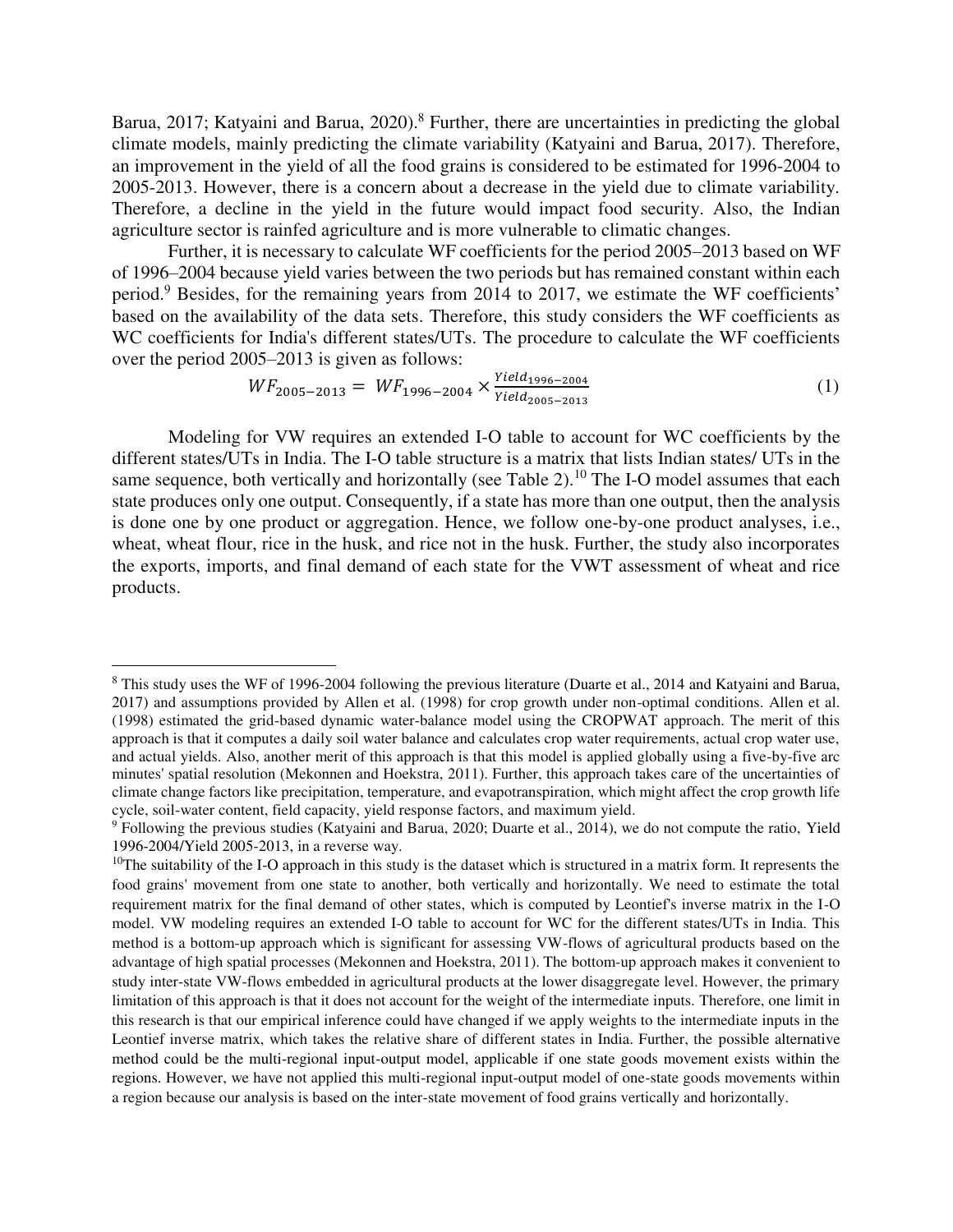| Exports to    | Exports from          | States using $(X_i)$ |  |             |                | Total           | Final | Total output    |         |         |
|---------------|-----------------------|----------------------|--|-------------|----------------|-----------------|-------|-----------------|---------|---------|
|               |                       | 1                    |  | $2 \quad 3$ | $\overline{4}$ | $5\overline{)}$ | 6     | Exports $(E_i)$ | demand  | $(X_i)$ |
|               |                       |                      |  |             |                |                 |       |                 | $(D_i)$ |         |
|               |                       |                      |  |             |                |                 |       |                 |         |         |
|               | $\overline{2}$        |                      |  |             |                |                 |       |                 |         |         |
| <b>States</b> | 3                     |                      |  |             |                |                 |       |                 |         |         |
| Producing     | $\overline{4}$        |                      |  |             |                |                 |       |                 |         |         |
| $(X_i)$       | 5                     |                      |  |             |                |                 |       |                 |         |         |
|               | 6                     |                      |  |             |                |                 |       |                 |         |         |
|               | Total Imports $(M_i)$ |                      |  |             |                |                 |       | Net Exports     |         |         |
|               |                       |                      |  |             |                |                 |       |                 |         |         |
|               | Water consumption     |                      |  |             |                |                 |       |                 |         |         |
|               | $(WC_i)$              |                      |  |             |                |                 |       |                 |         |         |

Table 2. Extended I-O Model with water consumption

*Source*: Authors' computations based on Leontief (1970)

The structure of the I-O model based on Table 2 is discussed as follows. If we denote the total output of a state *i* by  $X_i$  and its final demand by  $F_i$ , then<br> $X_i = \sum X_i$ ,  $F_i$ ,  $i = 1, 2, 3, ..., ...,$ 

$$
X_i = \sum X_{ij} + F_i \qquad i = 1, 2, 3, \dots \dots \dots \dots \dots \dots \dots \dots 30 \tag{2}
$$

 $X_{ij}$  represents the output of state i consumed by another state j, including all types of consumption. In this study, we take the number of regions, including state and UTs is 30, so  $i$  and  $j$  vary from regions 1 to 30. Further, the proportion of each input (required in producing the output of a state) to the output of a state is denoted by:

$$
a_{ij} = \frac{X_{ij}}{X_j} \qquad i = 1, 2, 3, \dots \dots \dots \dots \dots \dots \dots \dots 30 \tag{3}
$$

The  $a_{ij}$ 's are called the structural matrix or technical coefficients and represent the *i*th state's direct input requirement for producing one unit output of the  $j<sup>th</sup>$  state. So Eq. (2) can be rewritten in the matrix notation:

$$
X = AX + F \tag{4}
$$

Further, Eq. (4) can be written as:

$$
X = (I - A)^{-1} \times F \tag{5}
$$

 $(I-A)^{-1}$  is known as the Leontief inverse matrix  $(L_{ij})$  or matrix multipliers. Here, each coefficient represents one state's output required directly and indirectly for one unit of other states' final demand. Hence, this matrix is also called as total requirements coefficients matrix.

Next, this study extends the I-O model, as shown in Table 2, to estimate VWT flows by adding a row of WC coefficients by producing states to meet other states' final demand. The WC coefficients (m<sup>3</sup>/tonne) indicate water per unit of output produced by each state. The VW coefficients can then be estimated by multiplying the WC coefficients with the Leontief inverse matrix  $(L_{ij})$ .

$$
V W_j = \sum_i W C_i \times L_{ij} \tag{6}
$$

The VW coefficients  $(m^3/tonne)$  represent the water consumes by the state  $j$  for generating one unit of final demand in other states. The coefficients will link the final demand for a product with direct and indirect water use, as we discussed before.

Further, we estimate the VWT flows associated with intermediate exports and imports of wheat and rice products among the states/UTs in India, following the classical approach developed by Hoekstra and Hung (2005). Following the Hoekstra and Hung (2005) approach, some recent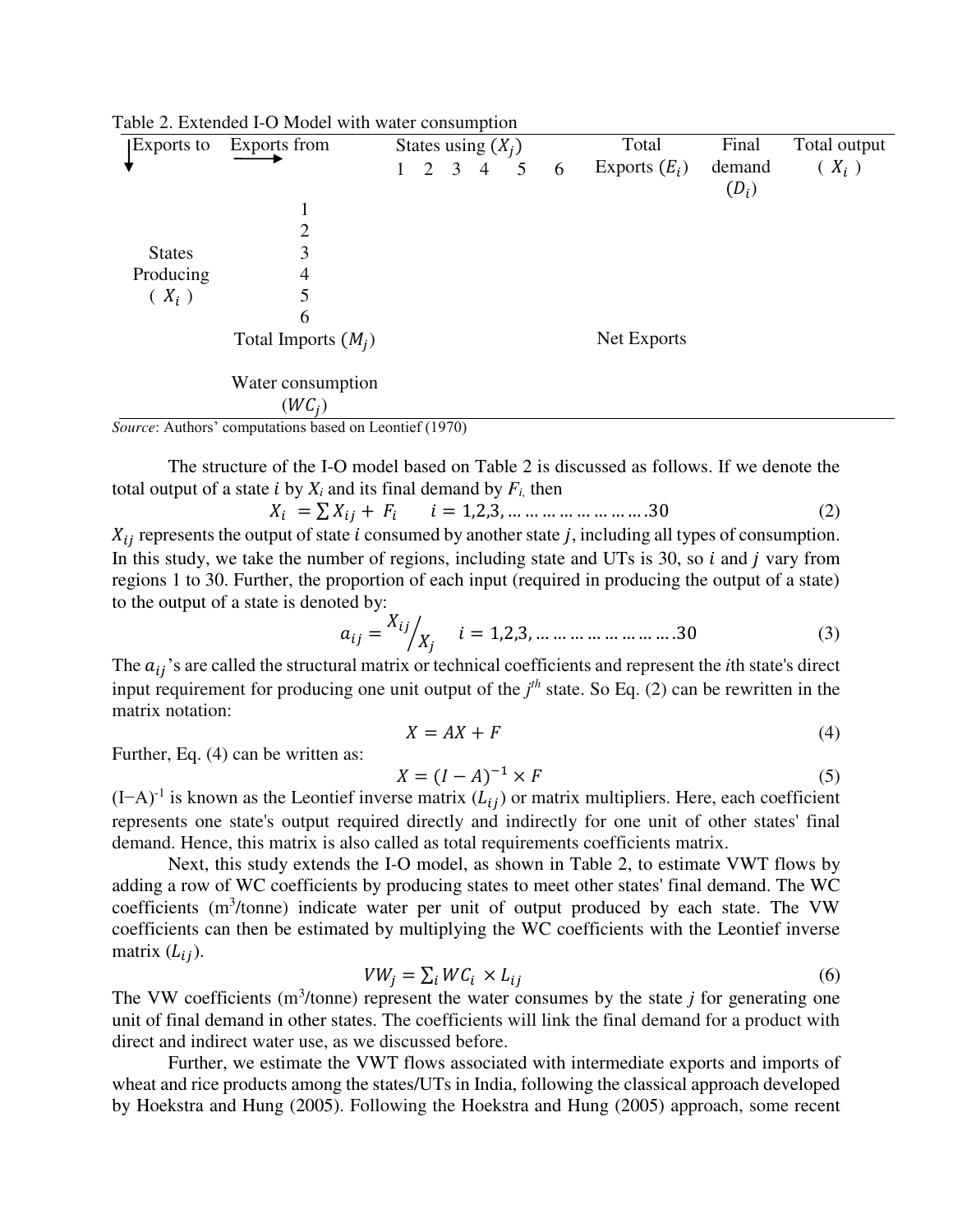studies estimated the VWT flows to analyze VW's volume embodied in agricultural commodities across different countries contexts (e.g., Lenzen et al., 2013; Duarte et al., 2014; and Katyaini and Barua, 2017). The VW flows ( $m^3$ /year), associated with exports of product  $p$  from each state  $s$  for the year *t* to other states, can be estimated as follows.

$$
VWX(s,t) = \sum_{p} WC_p^s(s,p,t) \times X_p^s(s,p,t)
$$
\n<sup>(7)</sup>

where,  $WC_p^s$  represents the VW content for each product in the exporting state *s* for the product *p* and  $X_p^s$  is the physical quantity of product *p* exported from state *s*. Similarly, the VW flows associated with imports of product *p* from each state *r* for the year *t* to other states are estimated using Eq.  $(8)$ .

$$
VWM(r,t) = \sum_{p} WC_p^r(r,p,t) \times M_p^r(r,p,t)
$$
\n(8)

where,  $WC_p^r$  represents the VW content for each product in the importing state  $r$  of the product  $p$ and  $M_p^r$  is the physical quantity of product  $p$  imported from state  $r$  for the year  $t$ . Therefore, the VWT balance (VWB) of a state can be calculated by taking the difference between VW exports and imports, which is given as follows:

$$
VWB(s,t) = VWX(s,t) - VWM(r,t) \tag{9}
$$

#### **2.2. Data description**

This study uses the dataset of interstate movement of goods by Indian railways in 1994-2017 to estimate the interstate VWT flows. The majority of inter-state transportations of food grains are shipped by Indian railways. However, roadways are used to transport the food grains from the regional grain markets to the warehouses/godowns of the state. From warehouses/godowns, the required amount of food grains is again transported to other states through railways. The airways are used for the export of food grains to other countries. The limitation of airways data is that it is not segregated into different types of food grain shipments. One of the principal factors limiting air freight volume in India is the lack of significant two-way activity, indicating there is no official record of origin or destination, which is crucial for assessing the VWT flows in India. Therefore, the inter-state shipment of food grains through railways has been considered a significant mode of transport to estimate the VWT flows in India.

The interstate movement of goods data is obtained from the DGCIS, Kolkata, Government of India. The data set is structured in matrix form to represent the movement of goods in export and import from one state to another.<sup>11</sup> This study considers wheat, wheat flour, rice in the husk, and rice not in the husk products to represent wheat and rice products for VWT flows. We compile wheat and rice production based on the yearly dataset at India's state level to evaluate each state's total output. Similarly, we compile the yield data of wheat and rice product of each state. Moreover, the corresponding data is collected from the agricultural statistics published by the Directorate of Economics and Statistics, New Delhi, India.

<sup>&</sup>lt;sup>11</sup> We estimate the final demand for wheat and rice products by subtracting the total exports from total production to distinguish the extra volumes of food grains produced by Indian states. It is relevant to know each state's food requirement and how much extra quantity is available, after consuming, for the internal trade to earn extra profit primarily and for food sustainability in India. However, the re-export trade and value addition data are not available by the DGCIS, Kolkata, India. So, we do not include the re-export trade or value addition data while we estimate the final demand for wheat and rice products. Therefore, re-export trade and value addition do not have any empirical consequence on VWT flows and evaluated WF in this study.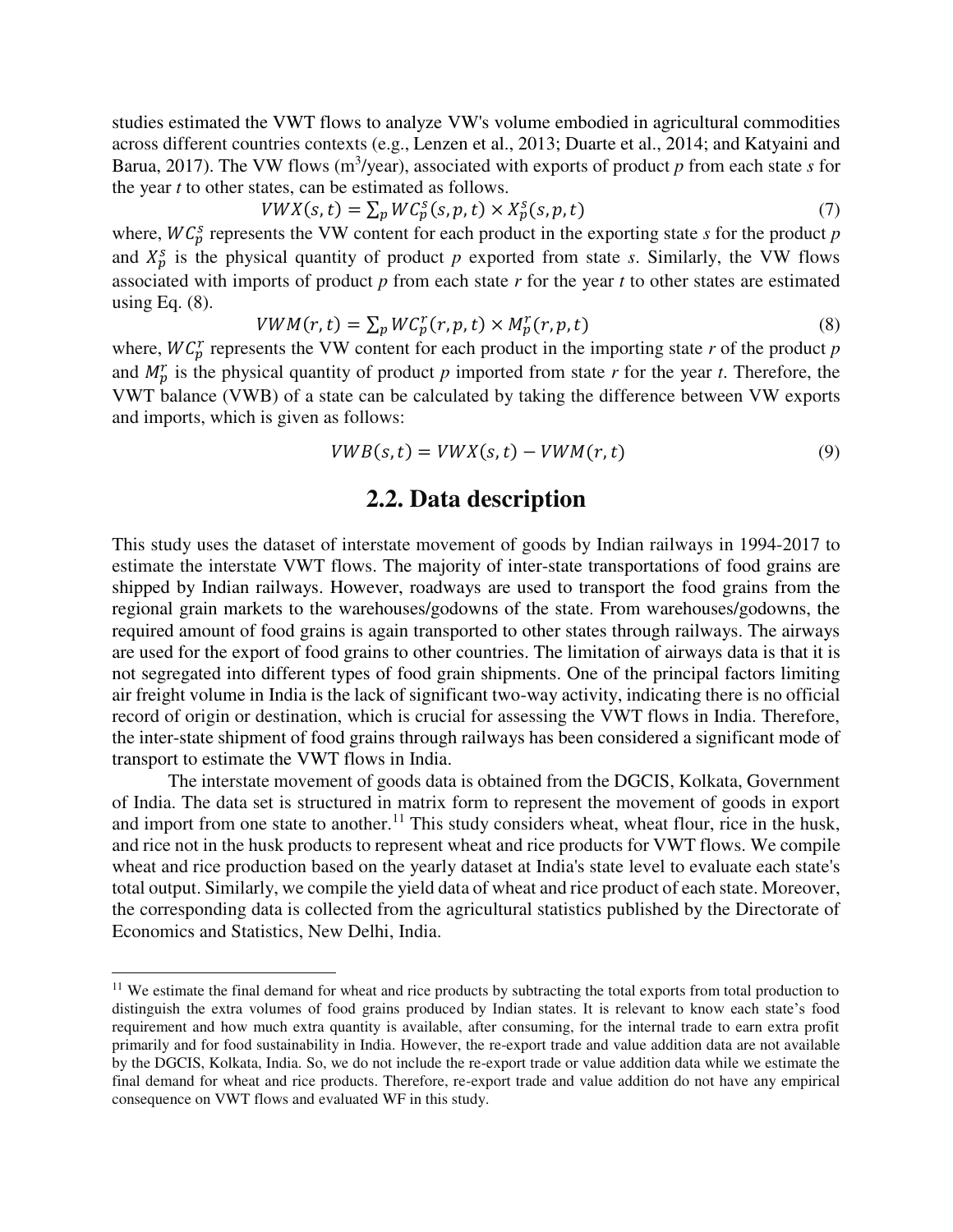### **3. Results and discussions 3.1. VW coefficients of wheat and rice products in India**

Empirical results of VW coefficients of wheat and rice products of 30 states/UTs in India are reported in Tables 3 and 4, respectively. Columns 1 and 3 show the direct water-input coefficient, which indicates the direct amount of WC  $(m<sup>3</sup>)$  per tonne production of food grains by different states in India. This coefficient represents direct or first-round effects of sectoral interaction in the economy, suggesting that water is consumed directly and indirectly to produce by-products like wheat flour, rice flour, bread, biscuits, etc. (Guan and Hubacek, 2007). There is a difference in the WC coefficients of wheat and rice products across India's states based on the production process's spatial-temporal requirement. Further, we estimate the coefficients of VW by multiplying the  $WC_i$ coefficients with  $L_{ij}$  elements. It is also known as VW multipliers. Summing up the columns, we get the total amount of VW required per final tonne demand of products in other states between 1994 and 2017 (see Columns 2 and 4, Tables 3 and 4).

The empirical results show heavy water consumption by wheat compared to wheat flour (see Table 3). Generally, wheat has been used as an intermediate good for producing multiple byproducts instead of wheat flour. Figure 2 shows VW's combined consumption for wheat products, i.e., taking VW's combined use for wheat and wheat flour across the different states/ UTs in India during 1994-2017. Empirical results exhibit that the major VW-consuming states are Odisha, Nagaland, Tripura, Andhra Pradesh, and Gujarat. The less VW consumption states are West Bengal, Bihar, Manipur, Chandigarh, and Mizoram. This suggests that these states are mainly involved in the movement of wheat products to generate other states' final demand. West Bengal, Bihar, Manipur, and Tamil Nadu have negative VW consumption in wheat, suggesting that these states import higher volumes of wheat instead of domestically produce it (see Table 3, Column 2). However, empirical findings reveal that this variation is quite different in the VW coefficients of wheat flour.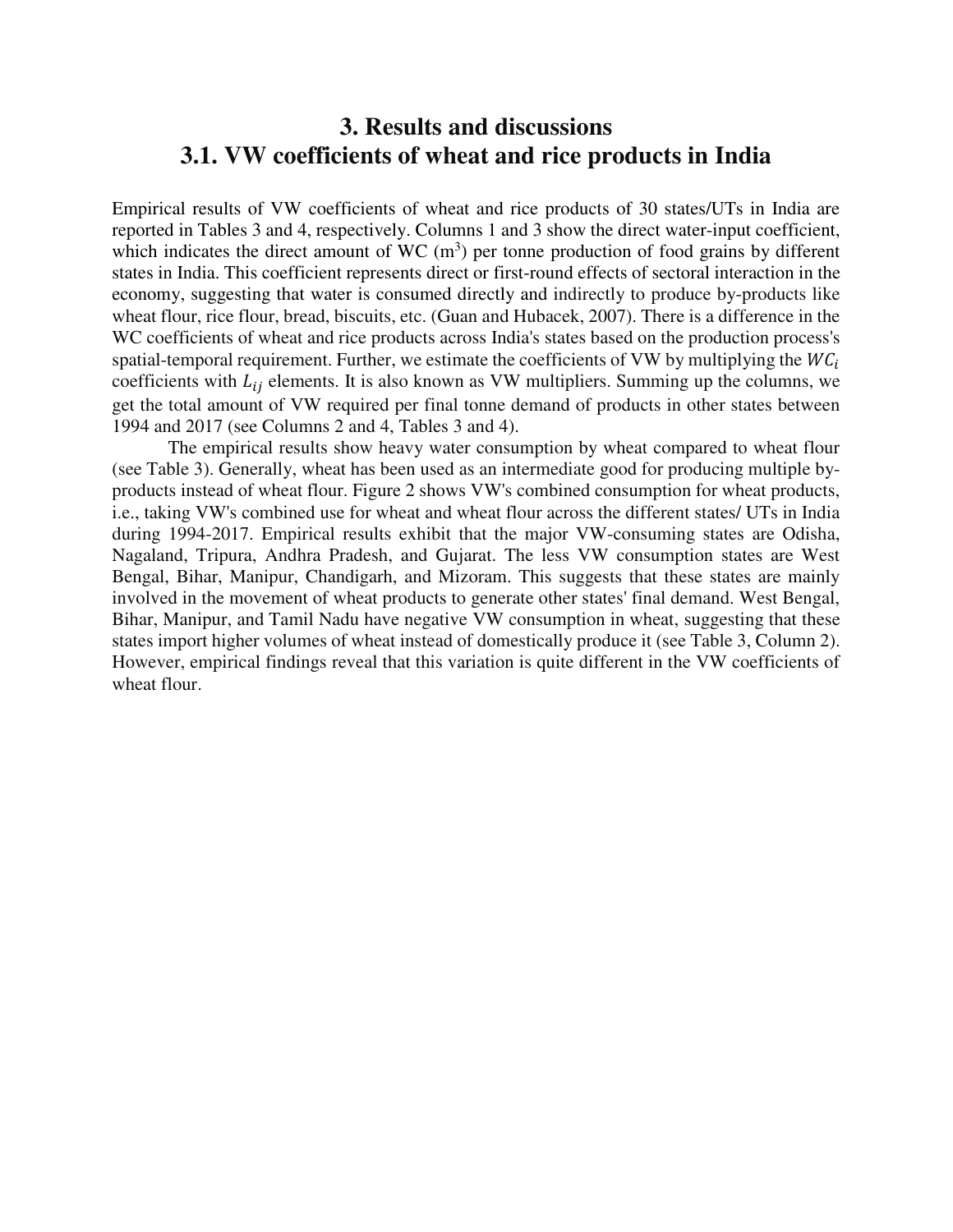| Products                 |                | Wheat                      | Wheat flour    |                |  |
|--------------------------|----------------|----------------------------|----------------|----------------|--|
|                          | 1              | $\overline{2}$             | $\overline{3}$ | $\overline{4}$ |  |
| <b>States</b>            | $WC (m^3/ton)$ | $VW$ (m <sup>3</sup> /ton) | $WC (m^3/ton)$ | $VW(m^3/ton)$  |  |
| Andhra Pradesh           | 61748          | 2317585                    | 62482          | 73480          |  |
| Assam                    | 40720          | 522450                     | 41204          | 42502          |  |
| <b>Arunachal Pradesh</b> | 29053          | 43969                      | 29398          | 29539          |  |
| <b>Bihar</b>             | 41044          | $-177273$                  | 41532          | 41731          |  |
| Chhattisgarh             | 92678          | 106057                     | 93780          | 93780          |  |
| Chandigarh               | 16229          | 16229                      | 16422          | 16422          |  |
| Delhi                    | 21340          | 140963                     | 21594          | 21604          |  |
| Goa                      | 66919          | 66919                      | 67714          | 67714          |  |
| Gujarat                  | 53889          | 530792                     | 54530          | 54553          |  |
| Haryana                  | 38938          | 37937                      | 39401          | 39419          |  |
| Himachal Pradesh         | 33916          | 158032                     | 34320          | 34320          |  |
| Jammu & Kashmir          | 27400          | 37635                      | 27726          | 27727          |  |
| Jharkhand                | 56609          | 45037                      | 57282          | 57305          |  |
| Karnataka                | 57641          | 178248                     | 58326          | 58352          |  |
| Kerala                   | 51887          | 51887                      | 52504          | 52504          |  |
| Madhya Pradesh           | 90351          | 157440                     | 91425          | 91425          |  |
| Maharashtra              | 87309          | 470595                     | 88347          | 88364          |  |
| Manipur                  | 22942          | -97809                     | 23215          | 23215          |  |
| Meghalaya                | 44172          | 44172                      | 44697          | 44697          |  |
| Mizoram                  | 21933          | 21933                      | 22193          | 22193          |  |
| Nagaland                 | 57466          | 9572491                    | 58149          | 61471          |  |
| Odisha                   | 45335          | 33033492                   | 45874          | 49714          |  |
| Puducherry               | 51364          | 51364                      | 51975          | 51975          |  |
| Punjab                   | 29339          | 31564                      | 29688          | 29689          |  |
| Rajasthan                | 54196          | 491674                     | 54840          | 54845          |  |
| Tamil Nadu               | 51364          | $-9058$                    | 51975          | 583001         |  |
| Tripura                  | 66869          | 3158979                    | 67664          | 71032          |  |
| Uttarakhand              | 33058          | 93850                      | 33452          | 33826          |  |
| <b>Uttar Pradesh</b>     | 38533          | 28226                      | 38991          | 38992          |  |
| West Bengal              | 38579          | $-5464310$                 | 39037          | 105567         |  |
| India                    | 47718          | 45661071                   | 48286          | 2060959        |  |

Table 3. VW embodied in wheat products across different states in India

*Source:* Authors' estimations using Eq. (1) and (6) are obtained through programming using MATLAB R2020a for wheat products from 1994-2017. *Note:* 1 cubic metre  $(m^3) = 10^{-6}$  Gigaliters (GL).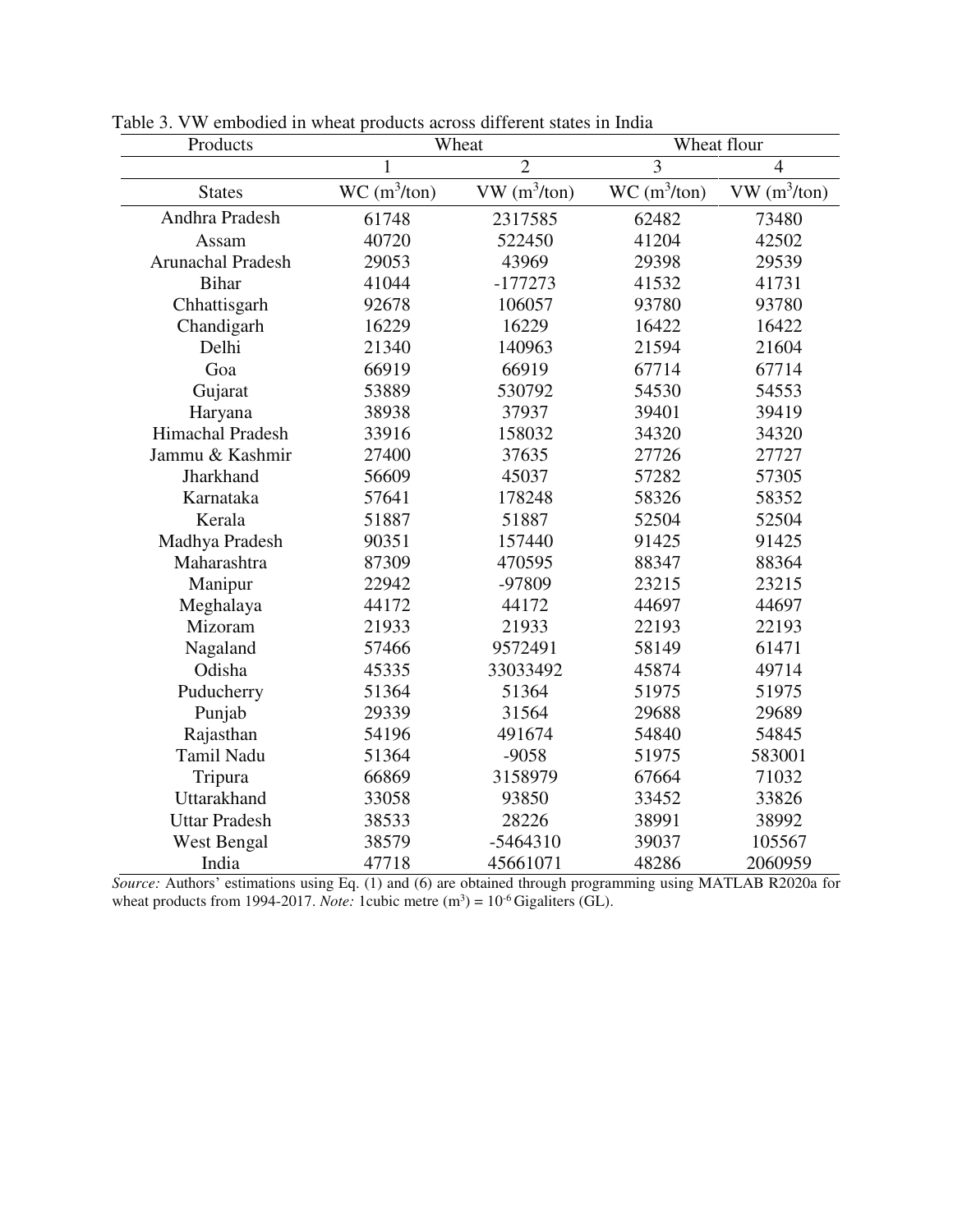

Fig. 2. VW coefficients of wheat products in India during the period 1994-2017

*Source:* Authors' computation is obtained using VW coefficients of wheat products in India during the period 1994- 2017

Similarly, empirical results exhibit that in the case of rice products, there is more water consumption by rice not in the husk as compared to rice in the husk (see Table 4). The rice not in the husk as a final product has been traded by Indian states based on massive demand by other states in India. Moreover, by summing the VW coefficients of rice products over the sample period, empirical results exhibit a significant VW consumed by the states like Kerala, Delhi, Gujarat, Goa, and Karnataka. The less consumed VW across the states and UTs in India are Chandigarh, Odisha, Arunachal Pradesh, Chhattisgarh, and Meghalaya. This suggesting that these states are majorly involved in India's rice products' VW outflows and inflows. Figure 3 shows the variation in the VW multipliers of rice products across India's different states during 1994-2017.<sup>12</sup>

 $\overline{a}$  $12$  Note that the VW coefficients of Chandigarh are zero due to missing data of WC coefficients. Further, Fig. 3 depicts VW coefficients' combined consumption, including the rice in the husk and rice not in the husk.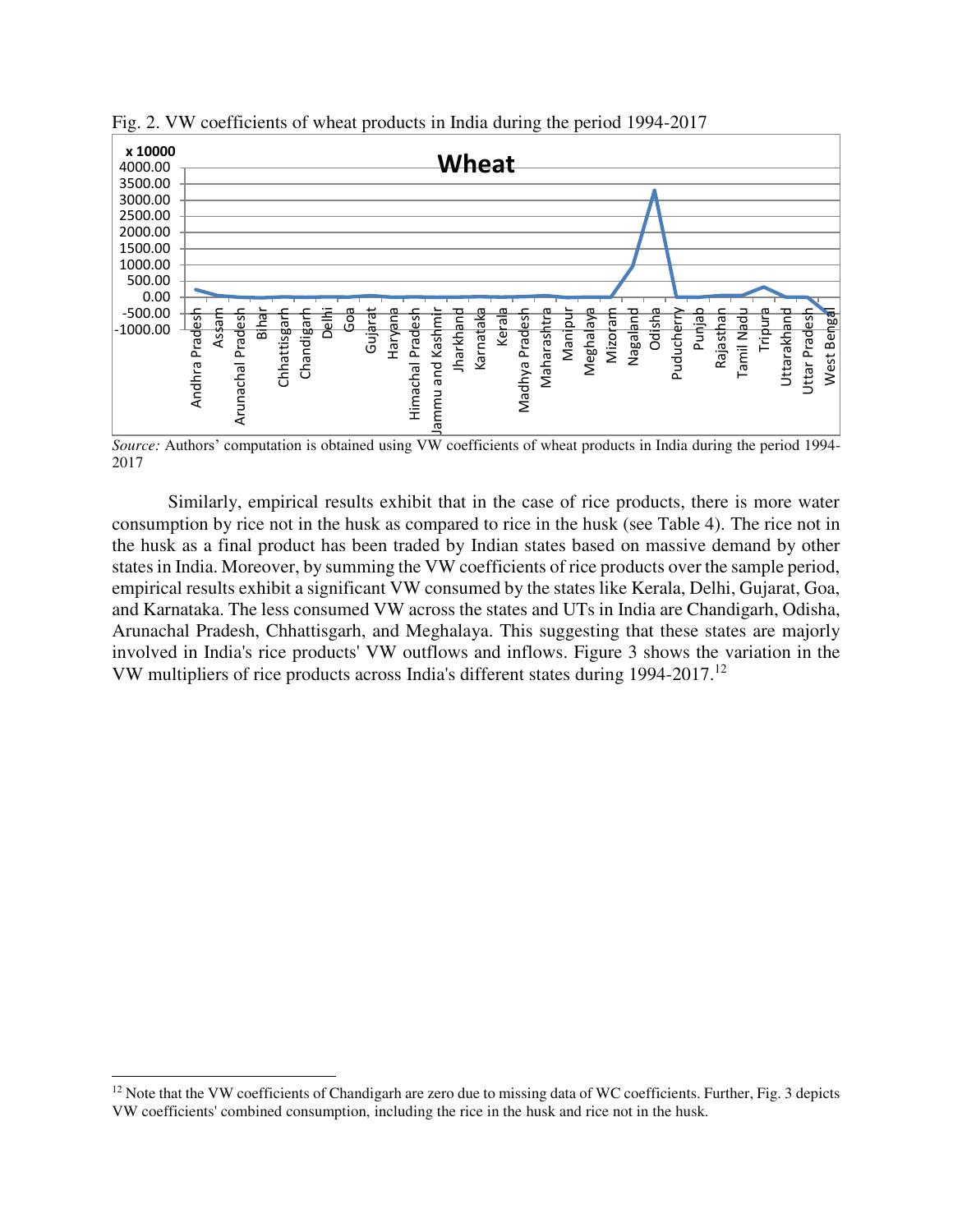| Products                 | Rice in the husk |                | Rice not in the husk |                            |  |
|--------------------------|------------------|----------------|----------------------|----------------------------|--|
|                          | 1                | $\overline{2}$ | 3                    | $\overline{4}$             |  |
| <b>States</b>            | $WC (m^3/ton)$   | $VW(m^3/ton)$  | $WC (m^3/ton)$       | $VW$ (m <sup>3</sup> /ton) |  |
| Andhra Pradesh           | 51750            | 51912          | 67208                | 74110                      |  |
| Assam                    | 34568            | 34574          | 44893                | 67593                      |  |
| <b>Arunachal Pradesh</b> | 28264            | 28266          | 36706                | 55654                      |  |
| <b>Bihar</b>             | 45959            | 45980          | 59687                | 67389                      |  |
| Chhattisgarh             | 37670            | 37675          | 48923                | 48951                      |  |
| Chandigarh               | $\overline{0}$   | $\overline{0}$ | $\overline{0}$       | $\overline{0}$             |  |
| Delhi                    | 41768            | 41850          | 54244                | 191472                     |  |
| Goa                      | 68786            | 68807          | 89333                | 101390                     |  |
| Gujarat                  | 55459            | 55784          | 72025                | 117754                     |  |
| Haryana                  | 58756            | 59156          | 76306                | 76609                      |  |
| Himachal Pradesh         | 55347            | 55347          | 71879                | 76782                      |  |
| Jammu & Kashmir          | 44924            | 45014          | 58342                | 86405                      |  |
| Jharkhand                | 37247            | 37283          | 48372                | 56781                      |  |
| Karnataka                | 56334            | 56421          | 73161                | 102678                     |  |
| Kerala                   | 54154            | 54491          | 70330                | 224790                     |  |
| Madhya Pradesh           | 42700            | 42710          | 55454                | 61949                      |  |
| Maharashtra              | 52478            | 52681          | 68154                | 95088                      |  |
| Manipur                  | 39040            | 39040          | 50702                | 53357                      |  |
| Meghalaya                | 37978            | 37978          | 49322                | 49349                      |  |
| Mizoram                  | 54171            | 54171          | 70352                | 79544                      |  |
| Nagaland                 | 32135            | 32135          | 41734                | 72734                      |  |
| Odisha                   | 30931            | 30934          | 40170                | 41390                      |  |
| Puducherry               | 46245            | 47233          | 60058                | 80445                      |  |
| Punjab                   | 50163            | 50225          | 65146                | 65199                      |  |
| Rajasthan                | 46310            | 46559          | 60143                | 66414                      |  |
| <b>Tamil Nadu</b>        | 48060            | 50550          | 62416                | 100398                     |  |
| Tripura                  | 56278            | 56627          | 73088                | 88693                      |  |
| Uttarakhand              | 57377            | 57380          | 74516                | 94612                      |  |
| <b>Uttar Pradesh</b>     | 52498            | 52512          | 68179                | 70539                      |  |
| <b>West Bengal</b>       | 38303            | 38315          | 49745                | 52338                      |  |
| India                    | 45700            | 1361608        | 59351                | 2420406                    |  |

Table 4. VW embodied in rice products across different states in India

*Source:* Authors' estimations using Eq. (1) and (6) are obtained through programming using MATLAB R2020a for rice products from 1994-2017.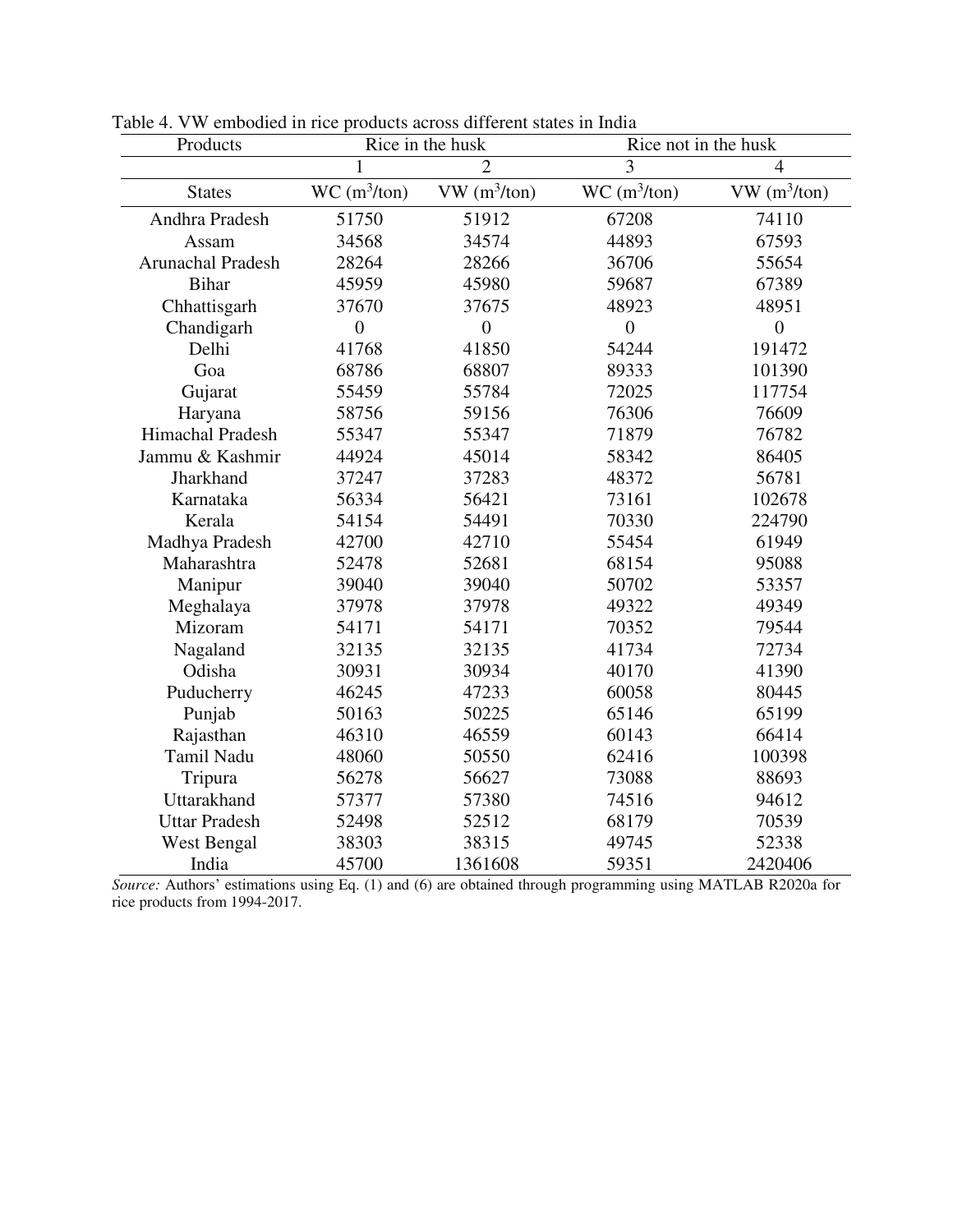

Fig. 3. VW coefficients of rice products in India during the period 1994-2017

*Source:* Authors' computation is obtained using VW coefficients of rice products in India for the period 1994-2017

### **3.2. VWT flows: Water saving and loss of wheat and rice in India**

Finally, we analyze the significance of VWT inflows and outflows of wheat and rice products from the highest water resources state to the lowest water-scarce states in India during 1994-2017. Table 5 reports the estimated net VWT flows (GL) of water-saving and water-loss in wheat and rice products across India's states. The reported results suggest a significant outflow of net VWT embodied in the wheat product from Punjab, Madhya Pradesh, and Haryana. This suggesting that these states are the highest water-losing states as the substantial VW is exported from the waterabundant states to water-scarce states. Further, by empirically evaluating the inflows of net VWT embodied in wheat products, Maharashtra, Gujarat, West Bengal, Karnataka, and Bihar are becoming the five major water-saving states in India during the period 1994-2017.

Further, empirical results exhibit that Madhya Pradesh was a water-saving state during 1994-2005; however, its status has changed to the water-losing state during 2006-2017. One inevitable reason is that there has been a substantial increase in food grains production after 2004- 05 in India, facilitating Madhya Pradesh to convert water-saving states to water-losing states. In contrast, empirical results indicate that Uttar Pradesh was the water-losing state during 1994-2005; however, it has transformed into a water-saving state during 2006-2017. This suggests the state government of Uttar Pradesh's stringent policy implication of water policy in 1999, whose primary intention is to minimize the water loss in food grains production. Notwithstanding, results indicate that Meghalaya is the only exceptional state in India where the estimated figure of VW is neutral, which means VWB is found to be zero for wheat production.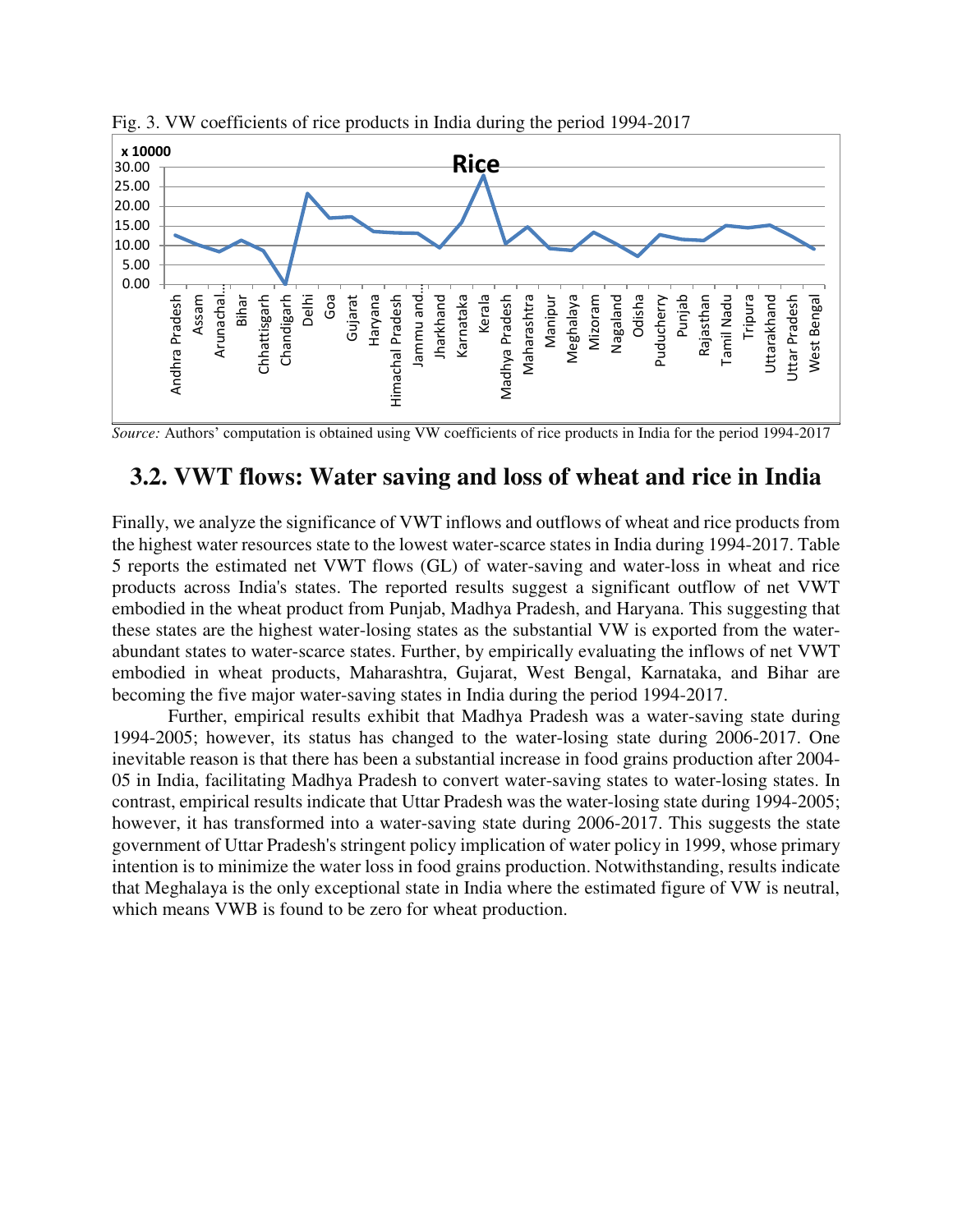|                          | Rice in the    | Rice not in    |                  | Wheat          |
|--------------------------|----------------|----------------|------------------|----------------|
| <b>States/Products</b>   | husk           | the husk       | Wheat            | flour          |
| Andhra Pradesh           | $-2441$        | 122782         | $-32444$         | $-175$         |
| Assam                    | $-14$          | $-51453$       | $-16513$         | $-97$          |
| <b>Arunachal Pradesh</b> | $\overline{0}$ | $-1218$        | $-50$            | $\overline{0}$ |
| <b>Bihar</b>             | 1              | $-41616$       | $-34060$         | $\overline{0}$ |
| Chhattisgarh             | 4046           | 71903          | $-7390$          | 32             |
| Chandigarh               | $\overline{0}$ | $\overline{0}$ | $-121$           | 5              |
| Delhi                    | 21             | 835            | $-1989$          | 301            |
| Goa                      | $-4$           | $-2143$        | $-538$           | $\overline{0}$ |
| Gujarat                  | $-316$         | $-38126$       | $-61288$         | 18             |
| Haryana                  | $-927$         | 106240         | 96060            | 36             |
| Himachal Pradesh         | $\overline{0}$ | $-671$         | $-4328$          | $\overline{0}$ |
| Jammu & Kashmir          | $-43$          | $-11997$       | $-3227$          | $\overline{0}$ |
| Jharkhand                | $-43$          | $-17961$       | $-6997$          | 20             |
| Karnataka                | $-371$         | $-104620$      | $-40272$         | $-6$           |
| Kerala                   | $-268$         | $-66095$       | $-7362$          | $-3$           |
| Madhya Pradesh           | 1246           | 2195           | 98765            | 23             |
| Maharashtra              | $-783$         | $-67151$       | $-126955$        | 11             |
| Manipur                  | $\overline{0}$ | $-894$         | $-14$            | $\overline{0}$ |
| Meghalaya                | $\overline{0}$ | $-4$           | $\boldsymbol{0}$ | $\overline{0}$ |
| Mizoram                  | $\overline{0}$ | $-805$         | $-1$             | $-1$           |
| Nagaland                 | $\theta$       | $-4970$        | $-1415$          | $-10$          |
| Odisha                   | 327            | 7976           | $-15247$         | $-7$           |
| Puducherry               | 932            | $-603$         | $-392$           | $\overline{0}$ |
| Punjab                   | 466            | 303401         | 157573           | 22             |
| Rajasthan                | $-14$          | 8058           | $-2417$          | 10             |
| Tamil Nadu               | $-5243$        | $-151092$      | $-24670$         | $-537$         |
| Tripura                  | $-270$         | -9868          | $-1451$          | $-16$          |
| Uttarakhand              | $-2$           | 4065           | $-1283$          | $-3$           |
| <b>Uttar Pradesh</b>     | 1172           | $-10130$       | $-1258$          | 2342           |
| West Bengal              | 49             | $-25520$       | -55830           | $-2488$        |
| India                    | $-2478$        | 20519          | $-95115$         | $-525$         |

Table 5. Net VWT flows (GL), water-saving, and loss of wheat and rice products in India

*Source*: Authors' computations are obtained through programming using MATLAB R2020a using Net VWT flows of wheat and rice products during 1994-2017.

Next, empirical results exhibit the significant net VWT outflows embodied in rice products from Punjab, Andhra Pradesh, Haryana, Chhattisgarh, and Odisha to the water-scarce states, i.e., Tamil Nadu, Karnataka, Maharashtra, Kerala, and Assam during the period 1994-2017. In a similar streamline to the wheat products, our results remain unchanged for rice products. For instance, results indicate that Uttar Pradesh was a water-losing state during 1994-2005; however, it has changed to a water-saving state during 2006-2017 following the state-level stringent water policy, which primary motivation is to minimize water consumption. In contrast, Odisha was a watersaving state during 1994-2005; however, it has transformed into a water-losing state during 2006- 2017. Therefore, this suggests that the states like Odisha have experienced a substantial increase in food grains production after 2006 to meet the rise in domestic demand for food consumption.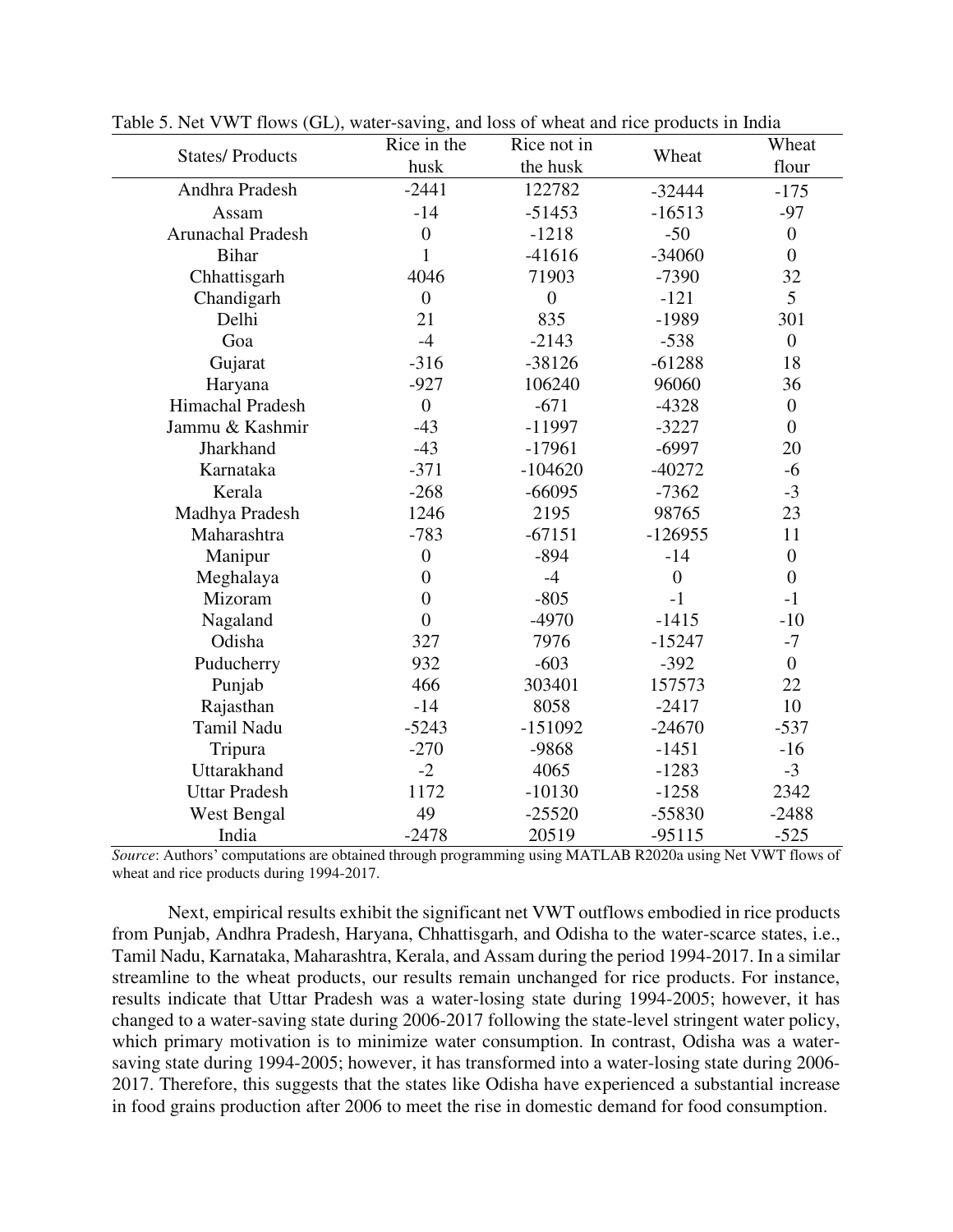Notwithstanding, empirical results indicate that Maharashtra is the second-most populous state in India and a net VW importer embodied in wheat and rice products despite being a significant food grain producer. This suggests that the high food demand has shoved the waterscarce state to imports from other states to meet their excess food requirement. Further, Tamil Nadu is another state in India that has the uppermost water-saving and sizeable arable land. However, despite becoming the primary food grain producer, this state depends on Punjab and Haryana to fulfill their large population's food demand. The empirical assessment suggests that Punjab and Haryana states become the water-scarce state very shortly. These states are the major net VWT exporters of wheat and rice products in India. These states are highly productive in food grains production and efficient in irrigation facilities in India. However, due to the continuous low average rainfall, these states heavily rely on and exploit their groundwater to the maximum level for food grains production. This suggests that these states are using water sustainably policy in the agriculture sector. Therefore, results indicate that Punjab and Haryana are securing India's food demand on the verge of its scarce water resources and heavy groundwater consumption.

#### **4. Conclusions**

This study investigates an empirical assessment of interstate VWT flows embodied in wheat, wheat flour, rice in the husk, and rice not in the husk products across the 30 states/UTs in India using the extended Leontief's I-O model with water consumption (input) during the period 1994– 2017. Empirical results exhibit that a substantial amount of VWT flows of wheat and rice products have been exported from the water-abundant states to water-scarce states in India. The significant net VW exporters of wheat crops are Punjab, Madhya Pradesh, Haryana, and Uttar Pradesh in India, indicating that these states are water-losing states. Further, following the estimated net VWT inflows of wheat production in India, we find that the major water-saving states are Maharashtra, Gujarat, West Bengal, Karnataka, and Bihar in India during the period 1994-2017. Notwithstanding, these concerned states have fulfilled their excess demand for food from other states in India, although some major producing states have an acute shortage of water reservoirs and resources. Nevertheless, empirical findings reveal that substantial net VWT outflows embodied in rice products are from Punjab, Andhra Pradesh, Haryana, Chhattisgarh, and Odisha to Tamil Nadu Karnataka, Maharashtra, Kerala, and Assam during the period 1994-2017.

In sum, we find that the practice of exporting excess produced food grains from one state to other states in India awaken the water resources problem of highly productive states very shortly. Moreover, Punjab and Haryana states are the major net VWT exporters of wheat, and India's rice products states are at a high risk of water scarcity soon. In contrast, results suggest that Maharashtra and Tamil Nadu are the net VW importer embodied in wheat and rice products, even if these states are the primary producer of food grains. This further indicates that some concerned states in India continually try to preserve their water resources by importing excess food requirements from other states. Therefore, this comparative analysis of Indian states reveals a different production structure, varying from one state to another. One basic limitation in this research is that our empirical inference would have changed if we apply weights to the Leontief inverse matrix's intermediate inputs, which take the relative share of different states in India. This could be interesting if we consider taking the weights to the Leontief inverse matrix's intermediate inputs. Therefore, we have preserved this dimension of research for the future.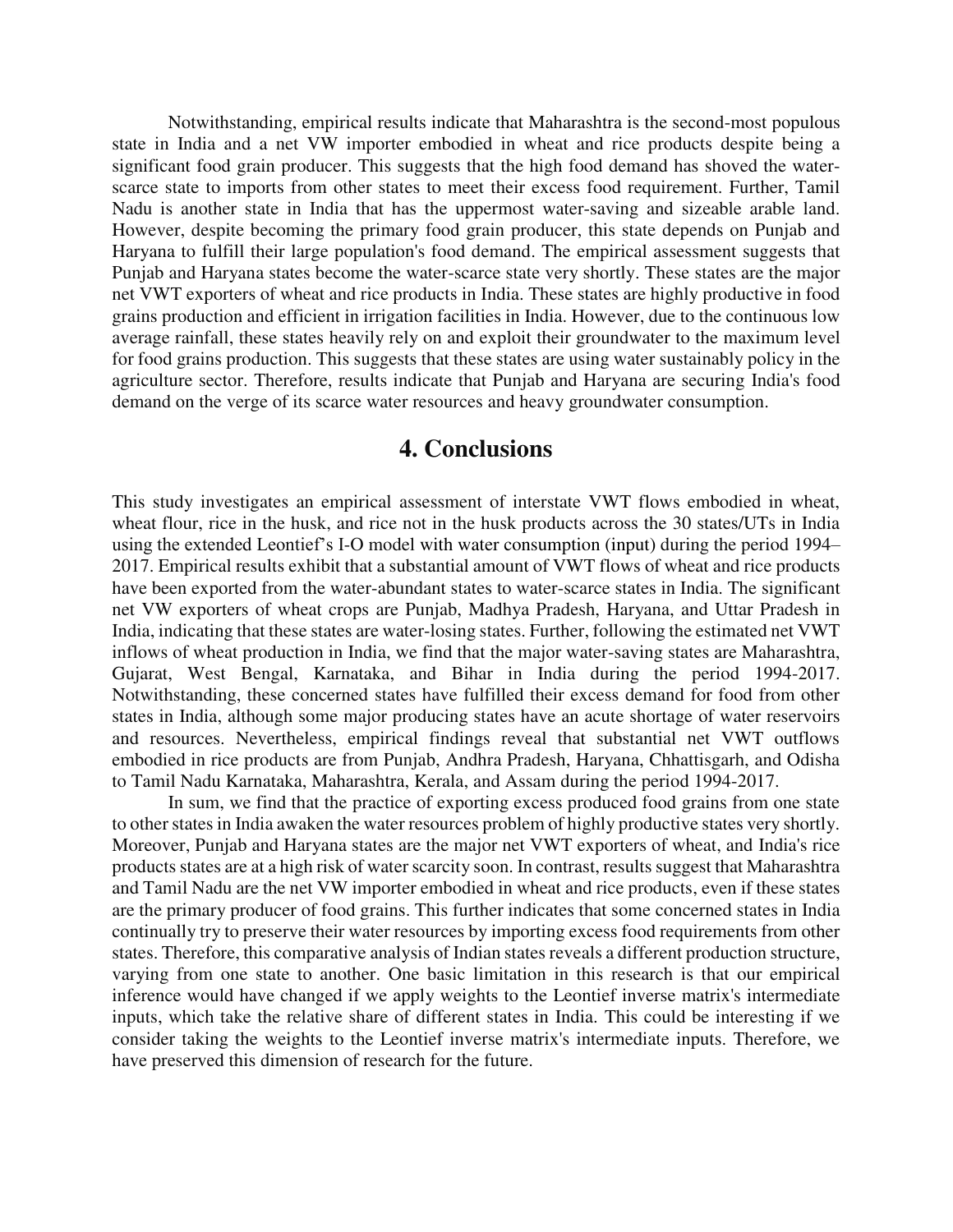#### **References**

- Allan JA (1997) "Virtual water: A long term solution for water-short Middle Eastern economies?" London: School of Oriental and African Studies, University of London.
- Allen RG, LS Pereira, D Raes and M Smith (1998) "Crop Evapotranspiration-Guidelines for computing crop water requirements" FAO Irrigation and drainage paper 56.
- Baldos UL, TW Hertel and FC Moore (2019) "Understanding the spatial distribution of welfare impacts of global warming on agriculture and its drivers" *American Journal of Agricultural Economics* 101(5)*,* 1455-1472.
- Banerji A, JV Meenakshi and G Khanna (2012) "Social contracts, markets, and efficiency: Groundwater irrigation in North India" *Journal of Development Economics* 98(2), 228-237.
- Central Water Commission (2015) Integrated Hydrological Data Book. Hydrological Data Directorate, Information Systems Organization, Water Planning & Projects Wing, Ministry of Water Resources, Government of India, New Delhi.
- Cui RY, K Calvin, L Clarke, M Hejazi, S Kim, P Kyle, P Patel, S Turner and M Wise (2018) "Regional responses to future, demand-driven water scarcity" *Environmental Research Letters* 13(9), 094006.
- Directorate General of Commercial Intelligence and Statistics (DGCIS) (2018) *Inter-state movements/flows of goods by rail, river, and air*. Ministry of Commerce and Industry, Government of India.
- Duarte R, V Pinilla and A Serrano (2014) "The effect of globalization on water consumption: A case study of the Spanish virtual water trade, 1849–1935" *Ecological Economics* 100, 96-105.
- Ercin AE, MM Mekonnen and AY Hoekstra (2013) "Sustainability of national consumption from a water resources perspective: The case study for France" *Ecological Economics* 88, 133-147.
- FAO (2011) *The state of the world's land and water resources for food and agriculture (SOLAW) – Managing systems at risk*. Food and Agriculture Organization of the United Nations, Rome, Italy, and Earthscan, London.
- FAO (2015) *Towards a Water and Food Secure Future – Critical Perspectives for Policy‐makers*. Food and Agriculture Organization of the United Nations, Rome, Italy, and the World Water Council, Marseille.
- FAO, Water (2009) Water at a Glance. The relationship between water, agriculture, food security, and poverty. Water Development and Management Unit, Food and Agriculture Organization of the United Nations, Rome. http://www.fao.org/nr/water/docs/waterataglance.pdf
- FAOSTAT Statistics Database (2018) Food and Agriculture Organization of the United Nations, Rome, Italy.<http://www.fao.org/faostat/en/#data>
- Guan, D and K. Hubacek (2007) "Assessment of regional trade and virtual water flows in China" *Ecological Economics* 61(1), 159-170.
- Hoekstra, AY and PQ Hung (2002) "Virtual Water Trade: A quantification of virtual water flows between nations in relation to crop trade" Value of Water Research Report Series, 11, UNESCO- IHE, Institute for Water Education, Delft, Netherlands.
- Hoekstra, AY and PQ Hung (2005) "Globalization of water resources: international virtual water flows in relation to crop trade" *Global Environmental Change 15(1)*, 45-56.
- Huang, K and N. Sim (2020) "Adaptation May Reduce Climate Damage in Agriculture by Two Thirds" *Journal of Agricultural Economics 72*(1), 47-71.
- Katyaini, S and A. Barua (2017) "Assessment of interstate virtual water flows embedded in agriculture to mitigate water scarcity in India (1996–2014)" *Water Resources Research 53(8)*, 7382-7400.